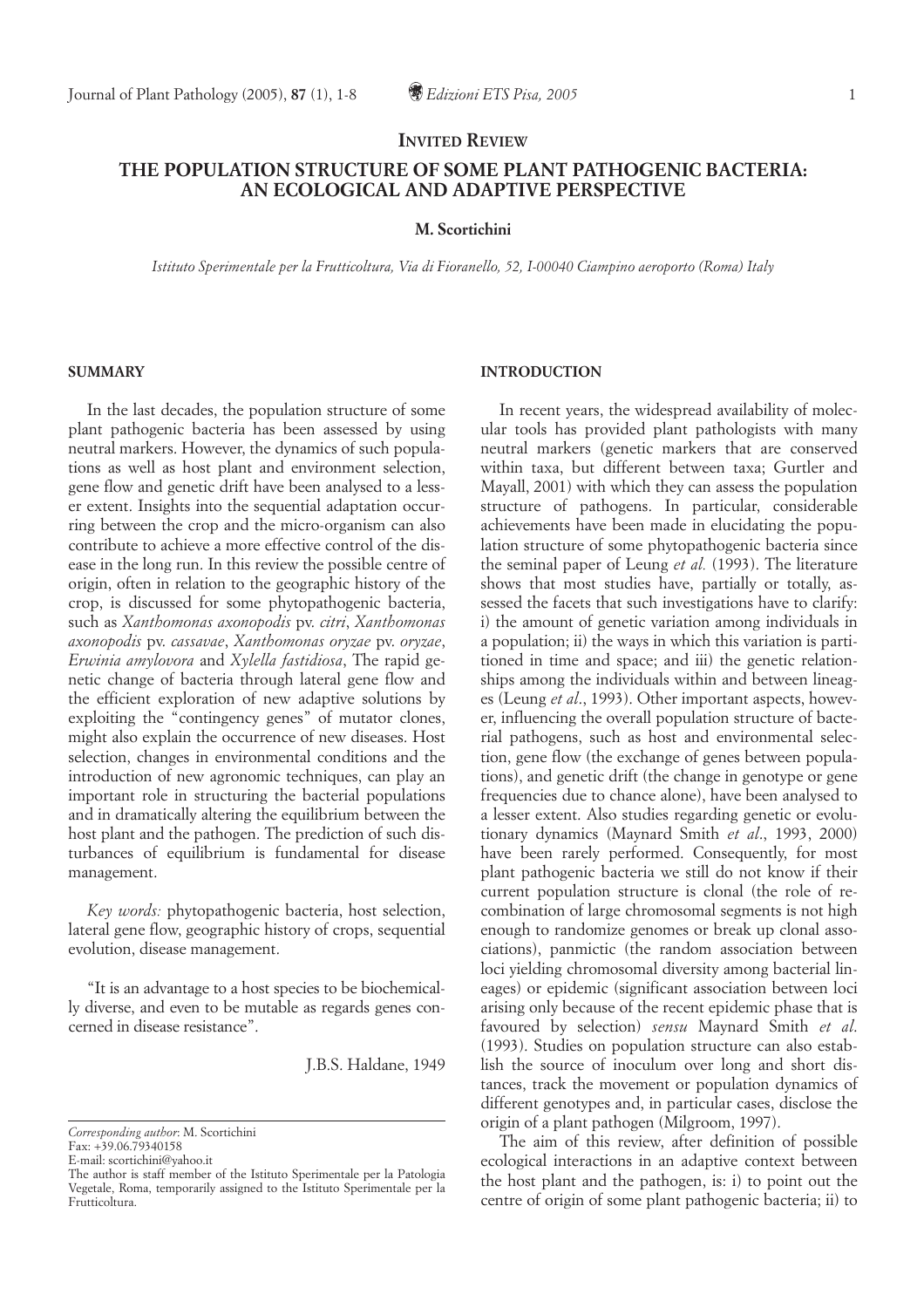frame the occurrence of new diseases in an adaptive context; iii) to briefly examine current knowledge on the population structure of some phytopathogenic bacteria especially in relation to genetic diversity of the hosts and to changes in climate and weather conditions. Unfortunately, for some hosts the extensive breeding that occurred in the last century and the subsequent world-wide distribution of few cultivars, disturbs studies aiming to clarify the "natural" adaptation of the pathogen to a host plant in a particular area. However, for some host plants still cultivated in a more traditional way (i.e. by exploiting the same local plant germplasm since ancient times) it is still possible to infer the dynamics between the plant and the micro-organism in an only slightly modified ecosystem.

# **PLANT PATHOGENIC BACTERIA IN AN ECOLOGI-CAL AND ADAPTIVE CONTEXT**

Many plant pathogenic bacteria seem strictly coadapted to their host plants, and, to a certain extent, to depend on them. In fact, if they killed their hosts, they would probably die off as well. Consequently, except when they are in an epidemic phase, the pathogenic behaviour of most phytopathogenic bacteria would seem to be evolved to not completely destroy the host. To reinforce this view, there is also the apparently weak capacity of survival when they are not in direct contact with the host. Plant pathogenic bacteria do not produce resting spores, and their capacity to survive starving over long periods in other environments other than the plant or plant parts would seem limited (Goto, 1992). To what extent a viable but non-culturable state of bacterial plant pathogens can be postulated is still far from clear (Grey and Steck, 2001). To radicalise these concepts, if the crop is abandoned, the associated phytopathogenic bacteria would probably go extinct. The postulated survival strategy "aimed" at not-eliminating the host (i.e. group selection), however, is almost universally rejected by evolutionary biologists (Ridley, 1996). In fact, while the long-term interest of pathogenic species dictates that it should not destroy its resource, it is postulated that natural selection will favour individual pathogens that reproduce themselves in the greatest number over those that restrain themselves in the interest of preserving their host. In this view natural selection will favour individual pathogens that can consume as much of the host as possible, as fast as possible, before any other pathogen takes advantage of the resource. Consequently, the interaction between the host plant and the pathogen involves, in any ecological niche, the resistance and tolerance genes displayed by the plant to counteract the various virulence and avirulence genes possessed by the micro-organism (Gandon *et al*., 2002). If this is the case, as far as microbial adaptation to the host is concerned, we can refer to: i) co-evolution (i.e. when two species influence one another's evolution over a prolonged period) between the host and pathogen in natural environments (i.e. wild vegetation), yielding a final equilibrium between the host and the microbe(s) with rare occurrence of epidemics (Dinoor and Eshed, 1984; Price, 1992); and to ii) sequential evolution, when the change in one lineage (the host plant) selects for change in the other lineage (the bacterium). In fact, the pathogen has to change to keep up when the host germplasm changes (introduction of new cultivars). In areas where the environment is particularly conducive for the pathogen and severe outbreaks frequently occur (see also next paragraph), the natural occurrence of harmful micro-organisms can dramatically reduce the economic viability of the host crop.

# **THE CENTRE OF ORIGIN OF PLANT PATHOGENIC BACTERIA**

When a high level of phenotypic and genetic diversity is exhibited by a cultivated host plant or by its wild relatives in a certain area where archaeological and cultural evidence is available, it is possible to indicate the origin (i.e. the area where the wild progenitor(s) of the crop is still living) of a cultivated plant (De Candolle, 1882; Vavilov, 1926; Harlan, 1971). In contrast, for bacterial species showing strict association with a host plant it is not possible with certainty to establish its geographical origin or to assess when the coevolutionary process started. The matter is further complicated by the endophytic life stage that some plant bacterial species possess and by the latency of the infection process. In fact, in cases of strong influence by the environment, a host species introduced from another area and hosting cells of the pathogen in a latent phase, can subsequently become diseased after the appearance of new climatic factors and/or stress conditions for the host that favour disease development. The first record of a pathogen in a certain area does not necessarily mean that the crop cultivated in that place is the origin of the pathogen. Moreover, plant pathology is a relative modern science and a new disease record cannot always take into account the various displacements that a host might have had in the past. However, in some cases it seems that there is sufficient evidence for an overlap in the centre of origin of the pathogen with the centre of origin of the crop.

*Xanthomonas axonopodis* pv. *citri* (Vauterin *et al*.), the causal agent of citrus canker, apparently originated in tropical Asia (i.e. southern China, India, Indonesia), and *Xanthomonas oryzae* pv. *oryzae* (Van den Mooter *et al*.), the causal agent of bacterial blight of rice, seems to have originated in south Asia. For *X.a*. pv. *citri*, convincing evidence came from Lee (1918) who found natural infection caused by this bacterium on *Fortunella hindsii*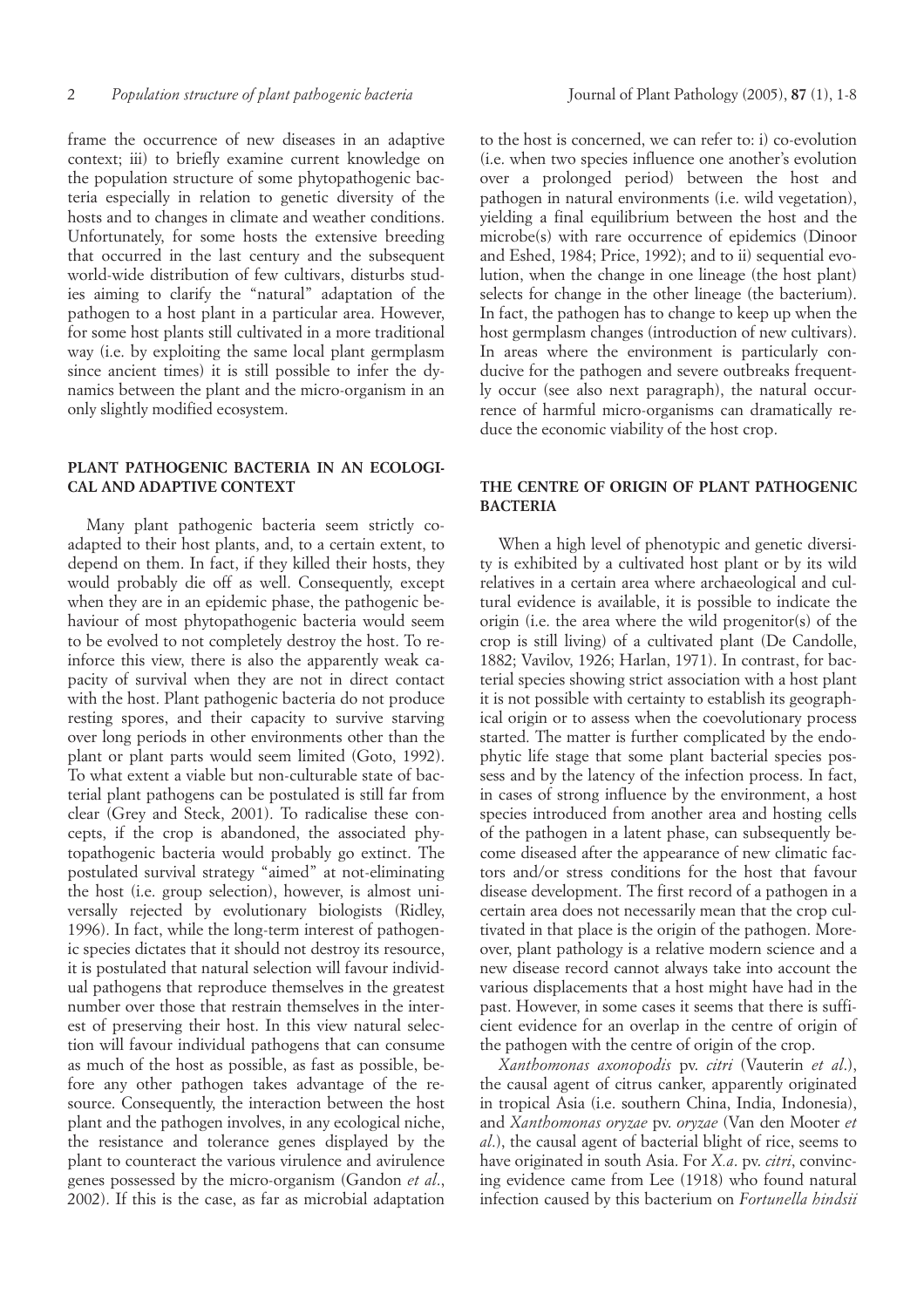(Champ. *ex* Brenth) Swingle, on mountain tops in southern China and from Fawcett and Jenkins (1932) who observed canker lesions, on specimens of *Citrus medica* L. collected in India on 1827-31, and of *Citrus aurantifolia* (Chrism. *et* Panz.) Swingle, collected in Indonesia on 1842-44, in herbaria kept at Kew, England.

*X.o.* pv. *oryzae*, which was reported for the first time on 1884 from Japan (Goto, 1992), is frequently found associated with aquatic weeds and rice straw in several areas of south-east Asia where rice (*Oryza sativa* L.) has been cultivated for several millennia (Thind and Brar, 1996) (an alternative hypothesis is given in the subsequent paragraph). These two examples may show coevolution between pathogen and host plant both occurring in the areas where the crop was first cultivated, and also involving the wild ancestors.

By contrast, some other phytopathogenic bacteria are ubiquitous. Probably, the best examples are *Agrobacterium* spp., soil inhabitants reported world-wide, in different environments and from herbaceous and woody host plant species, cultivated or not (De Cleene and De Ley, 1976, 1981; De Cleene, 1985). For another important pathogen, *Ralstonia solanacearum* (Smith)Yabuuchi race 3, biovar 2, evidence (partly based on presence of resistance in wild *Solanum* species in the Andes region) for its endemic presence and possible origin in South America and subsequent clonal spread by the potato tuber are given by Janse (1996). The ubiquitous race 1 of *R. solanacearum* is genetically much more diverse and has a much wider host range (Prior *et al*., 1998).

By taking into consideration the origin and the historical geography of a crop, records of previously unreported sudden and severe epidemics, epidemiological data, and also the host range and population structure of the pathogen, it is possible, in some particular cases, to infer at least the continent where, presumably, a certain bacterium began to infect a crop. For the following three pathogens the continent of origin seems to be ascertained.

From historical data on pear and apple cultivation, the first record of the destructive "fire blight" symptoms, and absence of such symptoms over more than 2,000 years in pome fruit cultivation in Asia and Europe, it is likely that *Erwinia amylovora* (Burr.) Winslow, originated on the American continent, most probably from North America (Baker, 1971). Pear (*Pyrus communis* L.) and apple (*Malus pumila* Mill.; synonym *Malus domestica* Borkh.) originated in central Asia and were cultivated in western Asia and Europe after the invention of grafting, as documented in Greece by Theophrastus, 300 B.C.. Moreover, crab apple (*Malus sylvestris* Mill.), a wild species present all over Europe, has been widely utilised since prehistoric times either for fresh consumption or for cider production. The striking symptoms induced by *E. amylovora* and the rapid and destructive epidemics it causes could not have escaped the early observers such as Greeks, Romans and Arabs (Savastano, 1891) or the first European investigators of plant pathology (Fabricius, 1774), and, more convincingly, were not reported from Europe before 1957 (Crosse *et al*., 1958). *E. amylovora* seems to be endemic in the eastern United States (Arthur, 1886; Van der Zwet, 1968) where the bacterium, probably, coevolved with indigenous Rosaceous species such as wild crab apples, *Crataegus* spp, *Sorbus* spp., and *Amelanchier* spp. (Baker, 1971).

The American continent, most probably southern North America (Mortensen *et al*., 1977), is also the centre of origin of another important plant pathogenic bacterium, namely *Xylella fastidiosa* (Wells *et al*.). The most convincing evidence for this is the appearance of Pierce's disease soon after the repetitive introduction in North America of European grapevine (*Vitis vinifera* L.) cultivars during the late 18th Century. Cultivation of *V. vinifera* in Europe dates back to the early bronze age (i.e. between 4,500 and 2,000 B.C.) in northern Greece, whereas in Asia the earliest evidence of grapevine cultivation and of wine making is from Iran and Baluchistan and dates before 2,000 B.C. (Liuni, 1988). On the American continent, *V. vinifera* was first introduced to central and south America by the Spanish and Portuguese during the 16<sup>th</sup> Century. By the late 18<sup>th</sup> Century European cultivars reached Alta California where most attempts to establish the grapevine failed. Apart from some insects, *X. fastidiosa* was the main obstacle, as documented by Pierce (1882). Native Americans exploited about a dozen of native grapes; most widespread was the wild muscadine *Vitis rotundifolia* Michx.. Only after development of hybrids between the native grapes and *V. vinifera*, could viticulture develop.

*Citrus* spp., originating from Southeast Asia (Simmonds, 1986), were introduced to America by the Spanish and Portuguese and was contemporary to that of grapevine. From 1493 onward, the sweet orange (*Citrus sinensis* Osb.) and other citrus fruits reached Haiti, Mexico, Peru, Panama, Brazil, Cuba and Florida. Interestingly, the first record of *X. fastidiosa* infection on citrus in Brazil is quite recent (Rosetti *et al*., 1990), and the pathogen is not reported on *Citrus* spp. in North America (i.e. Florida), where the crop is also widely grown. Whether *X. fastidiosa* is endemic in South America also or the occurrence of citrus variegated chlorosis in Brazil is a case of pathogen movement by means of vector(s) and/or alternative hosts to a new area is not known.

A pathogen most probably originating from and still restricted to the East African highlands is *Xanthomonas axonopodis* pv. *cassavae* (Vauterin *et al*.), the causal agent of cassava (*Manihot esculenta* Crantz.) bacterial necrosis (Verdier *et al*., 1994). Cassava, also known as manioc, was domesticated in north-eastern South America, where first evidence of cultivation is from about 2,000 B.C. (Sauer, 1993). By the mid 17<sup>th</sup> Century, the Portuguese had introduced manioc to several places in West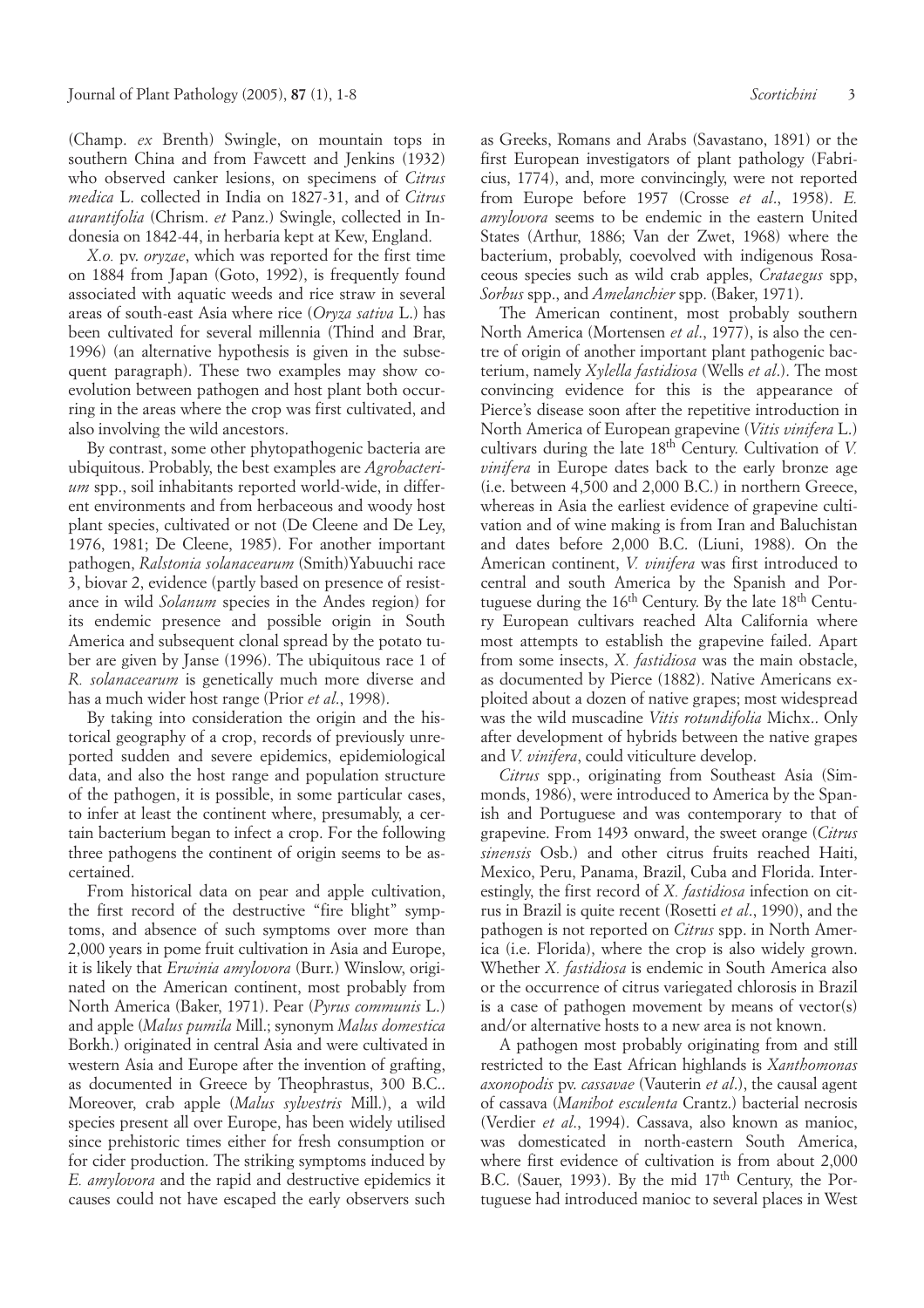Africa. For East Africa, the first definite record was made in 1739, when Reunion Island received manioc cuttings from Brazil. From there, introduction to Madagascar and the East African mainland took place (Sauer, 1993). Interestingly, in the center(s) of origin of manioc, another xanthomonad, namely *Xanthomonas axonopodis* pv. *manihotis* (Vauterin *et al*.) and not *X.a.* pv. *cassavae*, is widespread and the occurrence of *X.a*. pv. *cassavae* is not documented (Van den Mooter *et al.*, 1987; Verdier *et al*., 1994). *X.a*. pv. *manihotis* is also commonly found in African countries, probably through distribution of clonally multiplied and contaminated planting material.

Fire blight, Pierce's disease, citrus variegated chlorosis and bacterial necrosis of cassava are examples of how man directly influences evolutionary processes by "simply" displacing the plant germplasm between continents and allowing endemic micro-organisms to adapt to the new environment, possibly utilising virulence factors previously (i.e. when the bacterium is coadapted to indigenous wild plants) not displayed in a destructive way.

#### **THE OCCURRENCE OF NEW DISEASES**

To investigate the origin of bacterial plant pathogens is not only a matter for speculation. The sudden appearance of a new disease in a crop can also be read in terms of adaptation of a bacterium. The evolution and adaptation of bacteria (i.e. increase of their genetic variability) to diverse and almost infinite environments, is achieved either by the classical means, such as conjugation, transformation, transduction, or by lateral or horizontal gene flow (a proportion of the genetic diversity of the bacterium has been obtained through the acquisition of sequences from related or distantly related micro-organisms). This means the acquisition from other bacterial strains or species, of accessory genetic elements such as plasmids, transposons, integrons and phages containing, in some cases, virulence factors or "pathogenicity islands" (Levin and Bergstrom, 2000; Ochman *et al*., 2000; Spiers *et al*., 2000; Vivian *et al*., 2001). The response time in these cases may be very short, allowing virulence factor(s) acquisition in a few steps (Lee, 1996; Mecsas and Strauss, 1996). It has been shown that the presence of efficient donors in heterogeneous bacterial populations can accelerate plasmid transfer. Such donors allow other bacteria to acquire the plasmid in a matter of days, whereas in the absence of such strains, plasmid dissemination would take years (Dionisio *et al*., 2002). Most of the horizontally transferred DNA is part of the "flexible" gene pool (Fig. 1). In addition, bacteria have specific loci that are highly mutable, the so-called "contingency genes". Such loci allow efficient exploration of solutions to new and unpredictable aspects of the host environment (Moxon *et al*., 1994; Taddei *et al*., 1997). The high frequency of "mutator" clones (lineages



**Fig. 1.** Proposed model of the DNA pools in the genomes of prokaryotes. Some functions encoded by the pools are given in the lower part of the diagram. (Redrawn from: Hacker and Carniel, 2001).

having genes that increase the rate at which variation is generated by mutation) in pathogenic bacteria suggests that an increased mutation rate is important to the adaptation of parasites (Haraguchi and Sasaki, 1996). Genetic mechanisms such as the spontaneous inactivation of a transcriptional regulator gene, generating random phenotypic variation and genetic rearrangement at high frequency, have been found in *R. solanacearum* (Brumbley *et al.*, 1993; Nakatsu *et al*., 1998). Changes in *X.a.* pv. *manihotis* haplotype frequencies within samples taken from cassava fields occurred in less than one year, and the appearance of a new population structure occurring during a single crop cycle were demonstrated (Restrepo *et al*., 2004). Race shifts in *Xanthomonas axonopodis* pv. *vesicatoria* (Vauterin *et al*.) strains occurred within a season in pepper fields (Kousik and Ritchie, 1996). This was explained by an apparent loss of the plasmid carrying an avirulence gene and/or acquisition of an insertion element inactivating an avirulence gene carried by the host (Kousik and Ritchie, 1996).

Presence of the *hrp* gene cluster and other virulence genes on a plasmid, the relevant similarity and co-linearity of *hrp* operons between *Pantoea agglomerans* pv. *gypsophilae* (Gavini *et al*.), *Pantoea agglomerans* pv. *betae* (Gavini *et al*.), *E. amylovora*, and *Pantoea stewartii* subsp. s*tewartii* (Mergaert *et al.*), allowed Manulis and Barash (2003) to postulate that the two gall-inducing *P. agglomerans* pathovars evolved recently.

Also the widespread existence of apparently nonpathogenic xanthomonads associated with different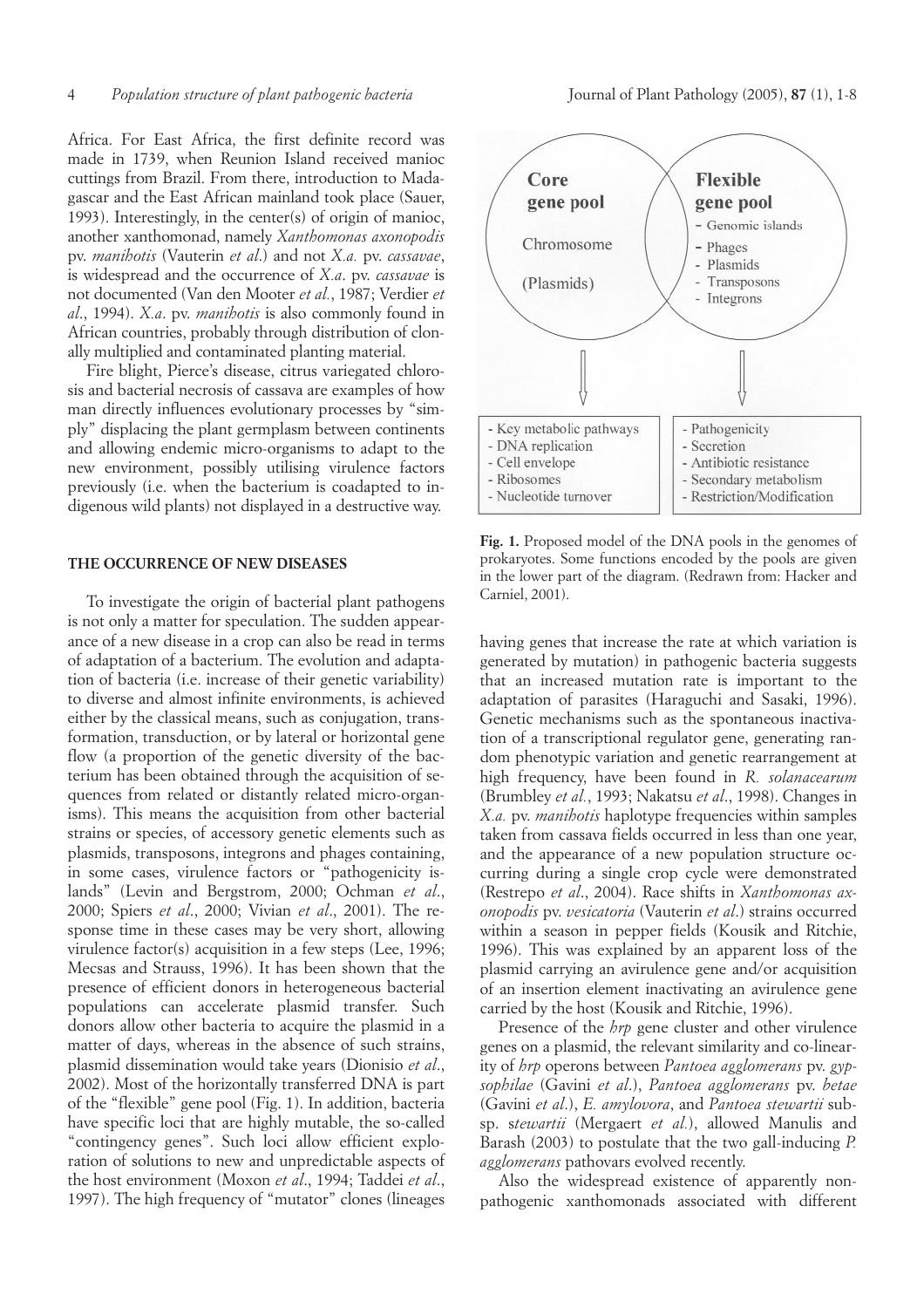symptomless plant species (Vauterin *et al*., 1996) raises questions about their origins. Indeed, the authors argued that some isolates might be pathogenic *Xanthomonas* strains with as yet unknown host plant(s), but able to live as epiphytes on many plants. What induces epiphytic xanthomonads to become putative pathogens is still unknown. Since rice seed does not appear to be the original source of bacterial blight (Gonzalez *et al*., 1991), the possibility that epiphytic and/or endophytic xanthomonads associated with perennial or aquatic weeds can infect cultivated rice, after the acquisition of virulence genes, might explain the presence of *X.o.* pv. *oryzae* in most rice-growing areas of the world.

An example, known personally to the author, of the apparently sudden and recent appearance of a new pathogen, is the occurrence of *Pseudomonas avellanae* (Janse *et al*.) on hazelnut (*Corylus avellana* L.) both in northern Greece and central Italy. Questions to answer, in an ecological and adaptive context, are the following: i) is the pathogen a common, possibly endophytic, inhabitant of the plant species that has become pathogenic after extensive cultivation of the crop in subacidic soils that stressed the metabolism of the plant?; ii) did the pathogen escape from the submediterranean forests where it lives coadapted with wild hazelnut, and has it found in the cultivated trees a more suitable niche?; iii) were the virulence factors of *P. avellanae* acquired by lateral gene transfer from other pseudomonads?.

# **THE POPULATION STRUCTURE OF PLANT PATHO-GENIC BACTERIA IN RELATION TO THE GENETIC DIVERSITY OF THE CROP AND TO CHANGES IN CLIMATE AND WEATHER**

Geographical genetic structure is apparent for many plant pathogenic bacteria. It has been clearly demonstrated for *X.o.* pv. *oryzae* (Adhikari *et al*., 1995), *X.a.* pv. *manihotis* (Restrepo and Verdier, 1997; Wydra *et al*., 1998), *X.a.* pv. *vesicatoria* (Bouzar *et al*., 1999), *X.a.* pv. *citri* (Cubero and Graham, 2002), *Xanthomonas campestris* pv. *campestris* (Dowson) (Massomo *et al*., 2003), *Xanthomonas* sp. pv. *mangiferaeindicae* (Vauterin *et al*.) (Gagnevin *et al*., 1997), *Pseudomonas syringae* pv. *persicae* (Prunier *et al*.) (Young *et al*., 1996), *P. avellanae* (Scortichini *et al*., 2002), *E. amylovora* (Zhang and Geider, 1997), *R. solanacearum* (Poussier *et al*., 2000) and *X. fastidiosa* (Coletta-Filho and Machado, 2003), although the proportion of genetic variation explainable by the geographic effect (the geographic origin of the host is able to explain a significant amount of the total genetic variation obtained) was not determined.

For some bacteria, such as *X.o*. pv. *oryzae*, *X.a*. pv. *citri* and *X.a*. pv. *manihotis*, the host (plant species or cultivar) seems to influence the composition of the different bacterial lineages (host selection). By contrast, this strict influence seems less evident for *X. fastidiosa* and sweet orange (Coletta-Filho and Machado, 2002). In fact, the genetic variation observed in the bacterium was not related to or dependent on the different sweet orange cultivars from which the strains were obtained. Conversely, the different population dynamics of sharpshooter vectors and the alternative hosts (weeds) where the bacterium can survive, may also play a significant role in structuring the population of the pathogen on a geographical scale (Coletta-Filho and Machado, 2003).

The persistence of different *X.o*. pv*. oryzae* populations in Asia can be explained by: i) spatial partitioning of the host genotypes; ii) slow migration or dispersal of the pathogen; iii) physical geographic barriers (Adhikari *et al*., 1995). Host selection combined with different rice cultivation practices and different weather conditions also seem to play an important role in determining the population structure of this pathogen in south Asia. In fact, the different *X.o.* pv. *oryzae* populations found in the Philippines seem related to the different rice cultivation ecozones: one single traditional cultivar in the cool mountainous highlands *versus* two or three semidwarf, early-ripening rice cultivars in the tropical lowlands (Ardales *et al*., 1996). In addition, the absence in the Phillippines of typhoons affecting Northeast and Southeast Asia that spread the bacterial inocula, would contribute to limit the genetic diversity of the pathogen (Choi *et al*., 1998).

Host selection would also appear very important in structuring the genetic diversity of other xanthomonads. *Xanthomonas arboricola* pv. *pruni* (Vauterin *et al*.), the causative agent of bacterial leaf spot of stone fruit, is characterized by limited variability, and partitioning of strains on a geographic scale was not observed (Zaccardelli *et al*., 1999; Louws *et al*., 2001). This might be due to the extensive distribution of the same peach and Japanese plum cultivars in all areas of cultivation and also to the very limited genetic variability of the host itself. In fact, concerning peach (*Prunus persica* Batsch), a species self-compatible and tolerant to inbreeding, most modern cultivars have originated from breeding programs in the U.S.A. during the early twentieth century, using a very limited number of parents (Aranzana *et al*., 2003); this has drastically eroded the crop's genetic variability. By contrast, where a similar pathogen, such as *Xanthomonas arboricola* pv. *juglandis* (Vauterin *et al*.), has exploited a wider genetic variability of the host, walnut (*Juglans regia* L.), which is traditionally grown in Asia and Europe from seedlings taken from local trees (Malvolti *et al*., 1998), the genetic variability is considerable, and clustering of strains on a geographic scale is possible (Loreti *et al*., 2001; Scortichini *et al*., 2001).

Also environmental factors (temperature and rainfall) may have a major influence on the bacterial population structure fluctuation. Restrepo *et al*. (2004) found that some *X.a.* pv. *manihotis* haplotypes disappeared while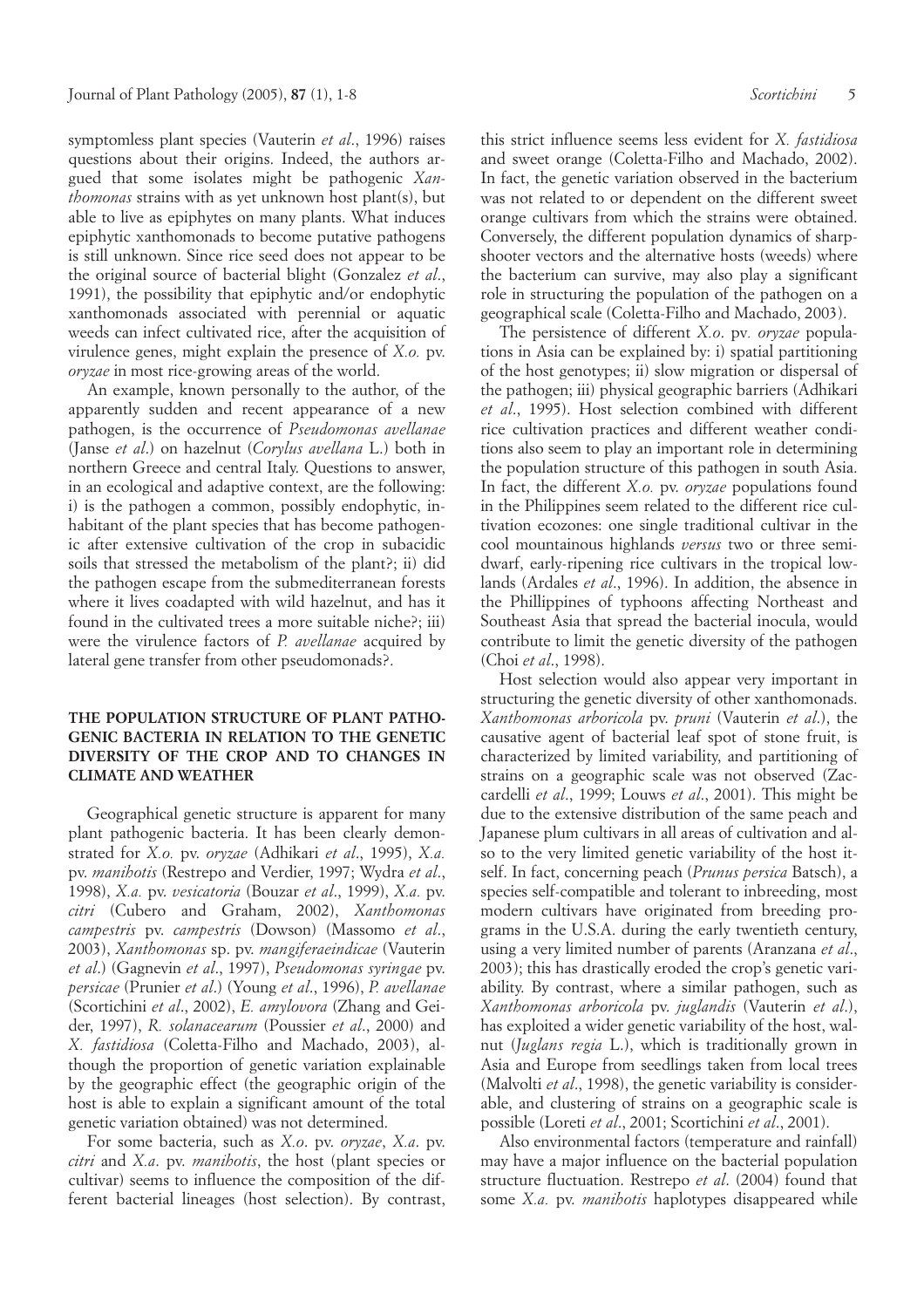new haplotypes and pathotypes appeared within some cassava fields in a short time period. The authors argued that as a consequence of the El Nino phenomenon, weather conditions (i.e. low rainfall) were unfavourable for the development of the disease. Thus the occurrence of previously undetected bacterial lineages was possible.

Following two sudden minor tropical storms, Gagnevin and Pruvost (2001) found a predominant haplotype (94% of the isolates) of *Xanthomonas* sp. pv. *mangiferaeindicae* occurring in a mango (*Mangifera indica* L.) orchard, established using disease-free material. The same haplotype occurred on a severely infected mango tree, 250 m upwind of the orchard. This predominant haplotype, associated with migration *via* winddriven rains, probably substituted other haplotypes belonging to epiphytic populations of *Xanthomonas* sp. pv. *mangiferaeindicae* previously present in the orchard.

#### **CONCLUDING REMARKS**

Nowadays, agricultural systems may change quite rapidly. Change in climate, introduction of new germplasm, and even "simple" modification of a fertilization scheme may dramatically alter the equilibrium between the pathogen and the host plant. A well-documented recent example comes from rice cultivation in Asia. As stated by Mew (1987), "bacterial blight is not a new disease of rice. Its importance to rice production in tropical Asia, however, was recognized only after the introduction of modern cultivars, which are highly responsive to nitrogen fertilisers. It is now a major rice disease throughout Asia."

Prediction, when possible, of the consequences of genetic change such as described above is fundamental for disease management. Therefore the combination of ecologic and genetic studies of phytopathogenic bacteria and the crop are of great importance. Indeed, from apparently theoretical studies, insight into the spread and control of pathogens can be obtained. Nuismer and Kirkpatrick (2003) have shown that host gene flow is an important determinant of the geographic range of the pathogen and that fluctuation in the rate of host gene flow causes shifts in pathogen population densities. With vector-borne pathogens, reduction in the rate of vector gene flow, due to habitat fragmentation or vector control programs, may have the unwelcome side effect of leading to increases in pathogen density or geographic range.

Even if a disease cannot be totally eliminated by natural selection (i.e. the genes conferring complete resistance cannot become fixed) (Roy and Kirchner, 2000), host plant resistance is still desirable (Leach *et al*., 2001). Needless to say, the durability of host resistance is the outcome of a process evolving in an ecological and adaptive frame.

#### **REFERENCES**

- Adhikari T.B., Vera Cruz C.H., Zhang Q., Nelson R.J., Skinner D.Z., Mew T.W., Leach J.E., 1995. Genetic diversity of *Xanthomonas oryzae* pv. *oryzae* in Asia. *Applied and Environmental Microbiology* **61**: 966-971.
- Aranzana M.J., Carbò J., Arus P., 2003. Microsatellite variability in peach (*Prunus persica* (L.) Batsch): cultivar identification, marker mutation, pedigree inferences and population structure. *Theoretical and Applied Genetics* **106**: 1341-1352.
- Ardales E.Y., Leung H., Vera Cruz C.M., Mew T.W., Leach J.E., Nelson R.J., 1996. Hierarchical analysis of spatial variation of the rice bacterial blight pathogen across agroecosystems in the Philippines*. Phytopathology* **86**: 241-252.
- Arthur J.C., 1886. History and biology of pear blight. *Proceedings of the National Academy of Science USA* **38**: 322-341.
- Baker K.F., 1971. Fire blight of pome fruit: the genesis of the concept that bacteria can be pathogenic to plants. *Hilgardia* **40**: 608-633.
- Bouzar F.J., Jones J.B., Stall R.E., Louws F.J., Schneider M., Rademaker J.L.W., De Bruijn F.J., Jackson L.E., 1999. Multiphasic analysis of xanthomonads causing bacterial disease on tomato and pepper in the Caribbean and central America: evidence for common lineage within and between countries*. Phytopathology* **89**: 328-335.
- Brumbley S.M., Carney B.F., Denny T.P., 1993. Phenotypic conversion in *Pseudomonas solanacearum* due to spontaneous inactivation of *PhcA*, a putative *LysR* transcriptional regulator. *Journal of Bacteriology* **175**: 5477-5487.
- Choi S.H., Vera Cruz C.M., Leach J.E., 1998. Distribution of *Xanthomonas oryzae* pv. *oryzae* DNA modification system in Asia. *Applied and Environmental Microbiology* **64**: 1663- 1668.
- Coletta-Filho H.D., Machado M.A., 2002. Evolution of genetic structure of populations of *Xylella fastidiosa* from different *Citrus sinensis* varieties. *Applied and Environmental Microbiology* **68**: 3731-3736.
- Coletta-Filho H.D., Machado M.A., 2003. Geographical genetic structure of *Xylella fastidiosa* from Citrus in Sao Paulo state, Brasil. *Phytopathology* **93**: 28-34.
- Crosse J.E., Bennett M., Garrett C.M.E., 1958. Fire-blight of pear in England. *Nature* **182**: 1530.
- Cubero J., Graham J.H., 2002. Genetic relationships among worldwide strains of *Xanthomonas*, causing canker in Citrus species and design of new primers for their identification by PCR. *Applied and Environmental Microbiology* **68**: 1257-1264.
- De Candolle A., 1882. Origins des plantes cultivées. F. Alcon, Paris.
- De Cleene M., De Ley J., 1976. The host range of crown gall. *The Botanical Review* **42**: 389-466.
- De Cleene M., De Ley J., 1981. The host range of infectious hairy-root. *The Botanical Review* **47**: 147-194.
- De Cleene M., 1985. The susceptibility of monocotyledons to *Agrobacterium tumefaciens*. *Phytopathologische Zeitschrift* **113**: 81-89.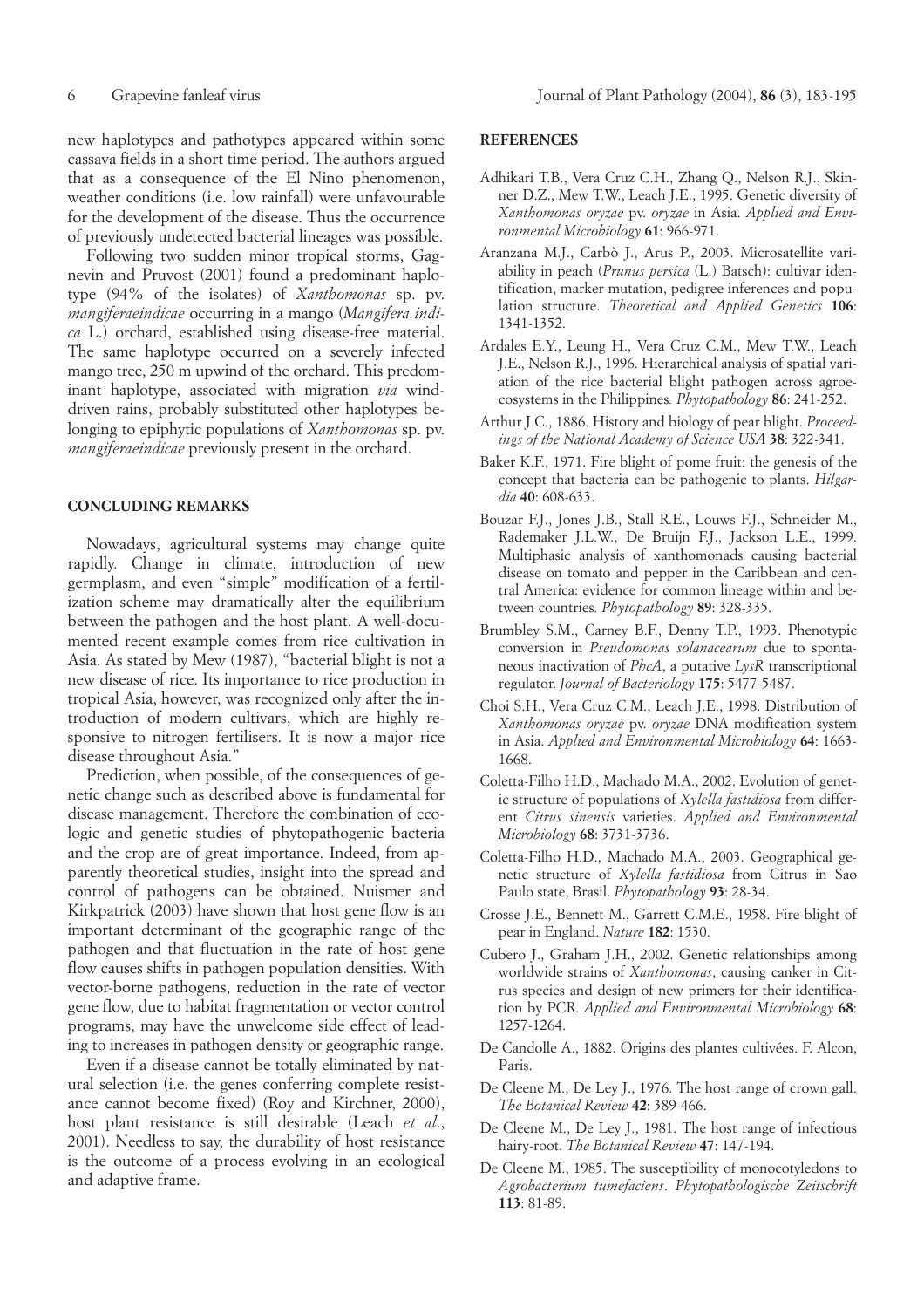- Dionisio F., Matic I., Radman M., Rodriguez O.R., Taddei F., 2002. Plasmids spread very fast in heterogeneous bacterial communities. *Genetics* **162**: 1525-1532.
- Dinoor A., Eshed N. 1984. The role and importance of pathogens in natural plant communities. *Annual Review of Phytopathology* **22**: 443-466.
- Fabricius J.C., 1774. Attempt at a dissertation on the diseases of plants. American Phytopathological Society, Phytopathological Classics n° 1, St. Paul, Minnesota, U.S.A.
- Fawcett H.H., Jenkins A.E., 1932. Records of citrus canker from herbarium specimens of the genus *Citrus* in England and the United States. *Phytopathology* **23**: 820-824.
- Gagnevin L., Leach J.E., Pruvost O., 1997. Genomic variability of the *Xanthomonas* pathovar *mangiferaeindicae* agent of mango bacterial black spot*. Applied and Environmental Microbiology* **63**: 246-253.
- Gagnevin L., Pruvost O., 2001. Epidemiology and control of mango bacterial black spot*. Plant Disease* **65**: 928-935.
- Gandon S., Van Baalen M., Jansen V.A.A., 2002. The evolution of parasite virulence, superinfections, and host resistance. *The American Naturalist* **159**: 658-669.
- Gonzalez C.F., Xu G.W., Li H.L., Casper J.W., 1991. *Leersia hexandra*, an alternative host for *Xanthomonas campestris* pv. *oryzae* in Texas*. Plant Disease* **75**: 159-162.
- Goto M., 1992. Fundamentals of bacterial plant pathology. Academic Press, San Diego, U.S.A.
- Grey B.E., Steck T.R. 2001. The viable but nonculturable state of *Ralstonia solanacearum* may be involved in longterm survival and plant infection. *Applied and Environmental Microbiology* **67**: 3866-3872.
- Gurtler V., Mayall B.C. 2001. Genomic approaches to typing, taxonomy and evolution of bacterial isolates. *International Journal of Systematic and Evolutionary Microbiology* **51**: 3-16.
- Hacker J., Carniel E. 2001. Ecological fitness, genomic islands and bacterial pathogenicity*. EMBO Reports* **21**: 376-381.
- Haraguchi Y., Sasaki A., 1996. Host-parasite arms race in mutation modification: indefinite escalation despite a heavy load. *Journal of Theoretical Biology* **183**: 121-137.
- Harlan J.R., 1971. Agricultural origins: centers and noncenters*. Science* **174**: 468-474.
- Janse J.D., 1996. Potato brown rot in western Europe history, present occurrence and some remarks on possible origin, epidemiology and control strategies. *Bulletin OEPP/EPPO Bulletin* **26**: 679-695.
- Kousik C.S., Ritchie D.F. 1996. Race shift in *Xanthomonas campestris* pv. *vesicatoria* within a season in field-grown pepper. *Phytopathology* **86**: 952-958.
- Leach J.E., Vera Cruz C.M., Bai J., Leung H., 2001. Pathogen fitness penalty as a predictor of durability of disease resistance genes. *Annual Review of Phytopathology* **39**: 187-224.
- Lee H.A., 1918. Further data on the susceptibility of Rutaceous plants to citrus canker. *Journal of Agricultural Research* **15**: 661-664.
- Lee C.A., 1996. Pathogenicity islands and the evolution of bacterial pathogens. *Infectious Agents and Diseases* **5**: 1-7.
- Leung H., Nelson R.J., Leach J.E., 1993. Population structure

of plant pathogenic fungi and bacteria. In: Advances in Plant Pathology, Vol. 10, pp. 157-205. Academic Press, London, U.K..

- Levin B.R., Bergstrom C.T., 2000. Bacteria are different: observations, interpretations, speculations, and opinions about the mechanisms of adaptive evolution in prokaryotes. *Proceedings of the National Academy of Sciences USA* **97**: 6981-6985.
- Liuni C.S., 1998. La diffusione della viticoltura e dei vitigni nel tempo antico, come rilevato attraverso l'esame di alcune forme lessicali. In: L'avventura del vino nel bacino mediterraneo, pp. 112-172. Istituto Sperimentale per l'Enologia, Conegliano, Italy.
- Loreti S., Gallelli A., Belisario A., Wajnberg A., Corazza L., 2001. Investigation of genomic variability of *Xanthomonas arboricola* pv. *juglandis* by AFLP analysis*. European Journal of Plant Pathology* **107**: 583-591.
- Louws F.J., Ritchie D.F., Shoemaker P.B., 2001. Genetic diversity of selected bacterial populations in North Carolina. In: De Boer S.H. (ed.). Plant Pathogenic Bacteria. Proceedings of the 10th International Conference, pp. 124-127*.* Kluwer Academic Publishers, Dordrecht, The Netherlands.
- Malvolti M.E., Aletà N., Ninot A., Spada M., 1998. Walnut (*Juglans regia* L.) genetic resources in Europe. *FAO-Nucis Newsletters*, December, 20-23.
- Manulis S., Barash I., 2003 *Pantoea agglomerans* pvs. *gypsophilae* and *betae*, recently evolved pathogens?. *Molecular Plant Pathology* **4**: 307-314.
- Massomo S.M.S., Nielsen H., Mabagala R.B., Giese K.M., Hockenhull J., Mortensen C.N., 2003. Identification and characterization of *Xanthomonas campestris* pv. *campestris* strains from Tanzania by pathogenicity tests, Biolog, rep-PCR and fatty acid methyl ester analysis. *European Journal of Plant Pathology* **109**: 775-789.
- Maynard-Smith J., Smith N.H., O'Rourke M:, Spratt B.B., 1993. How clonal are bacteria?. *Proceedings of the National Academy of Sciences USA* **90**: 4384-4388.
- Maynard-Smith J., Feil E.J., Smith N.H., 2000. Population structure and evolutionary dynamics of pathogenic bacteria. *BioEssays* **22**: 1115-1122.
- Mecsas J., Strauss E.J., 1996. Molecular mechanisms of bacterial virulence: type III secretion and pathogenicity island. *Emerging Infectious Diseases* **2**: 271-288.
- Mew T.W., 1987. Current status and future prospects of research on bacterial blight of rice. *Annual Review Phytopathology* **25**: 359-382.
- Milgroom M.G., 1997. Genetic variation and the application of genetic markers for studying plant pathogen populations. *Journal of Plant Pathology* **78**: 1-13.
- Mortensen J.A., Stover L.H., Balerdi C.F., 1977. Sources of resistance to Pierce's disease in *Vitis*. *Journal of the American Society of Horticultural Science* **102**: 695-697.
- Moxon E.R., Rainey P.B., Nowak M.A., Lenski R.E., 1994. Adaptive evolution of highly mutable loci in pathogenic bacteria. *Current Biology* **4**: 24-33.